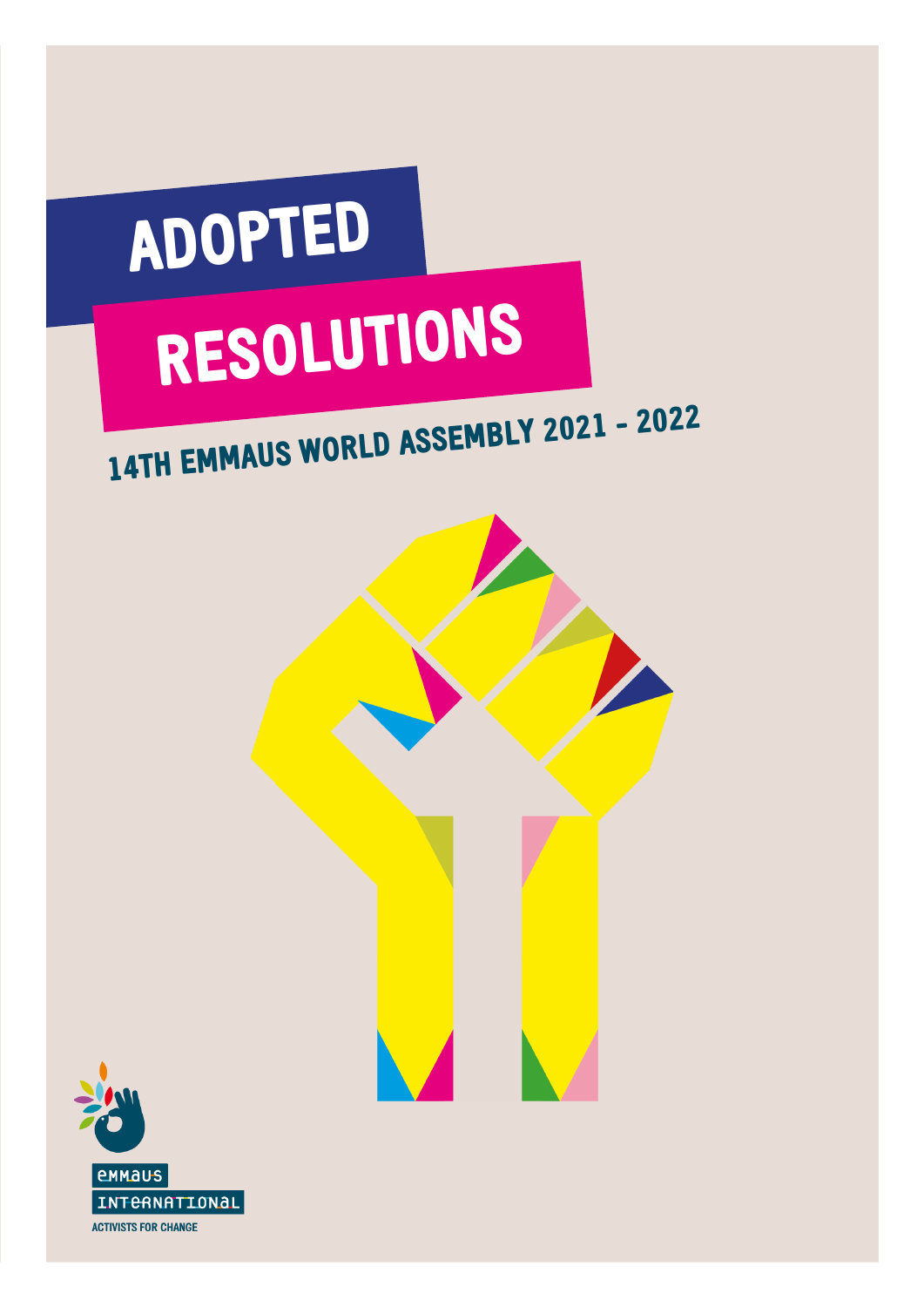

Following the debates held on 9th - 12th May in Piriápolis, and based on the 2021-2025 Guidance Report sent to all member groups, along with the summary of the workshops held during the World Assembly, the following proposals are put to a vote by the participants:

## I. STRENGTHENING OUR MOVEMENT – EXIST AND COMMIT

## **RESOLUTION 1.1**

Economic, human and political self-sufficiency<sup>1</sup> is a core principle of our movement that underpins our founding texts. The discussions at this World Assembly indicate that we should consider updating this principle, taking into account the environmental aspect, examining whether it should be renamed and at what levels of the movement it should apply.

The World Assembly reiterates that this principle reflects our will to be independent to effectively wage our fight against poverty and its causes.

#### **Voting results**

In favour: 222 Against: 0 Abstentions: 2

## **RESOLUTION 1.2**

The World Assembly reiterates the need to support groups towards self-sufficiency through a solidarity-based redistribution of resources and by means of direct group-to-group relationships. These resources must be shared within Emmaus International and its regions, in the spirit of transparency and fairness.

#### **Voting results**

In favour: 214 Against: 0 Abstentions: 14

### **RESOLUTION 1.3**

Our economic models are threatened, particularly by competition from private companies and legislation that favours stakeholders in the neoliberal economy, in addition to the consequences of climate change and war.

We are at risk of losing our core values in the choices that we make to confront these threats.

<sup>1</sup> Economic self-sufficiency through financial independence; human self-sufficiency due to the groups' ability to make their own decisions; political self-sufficiency through groups' freedom to choose their positions with regard to local, national and international issues.



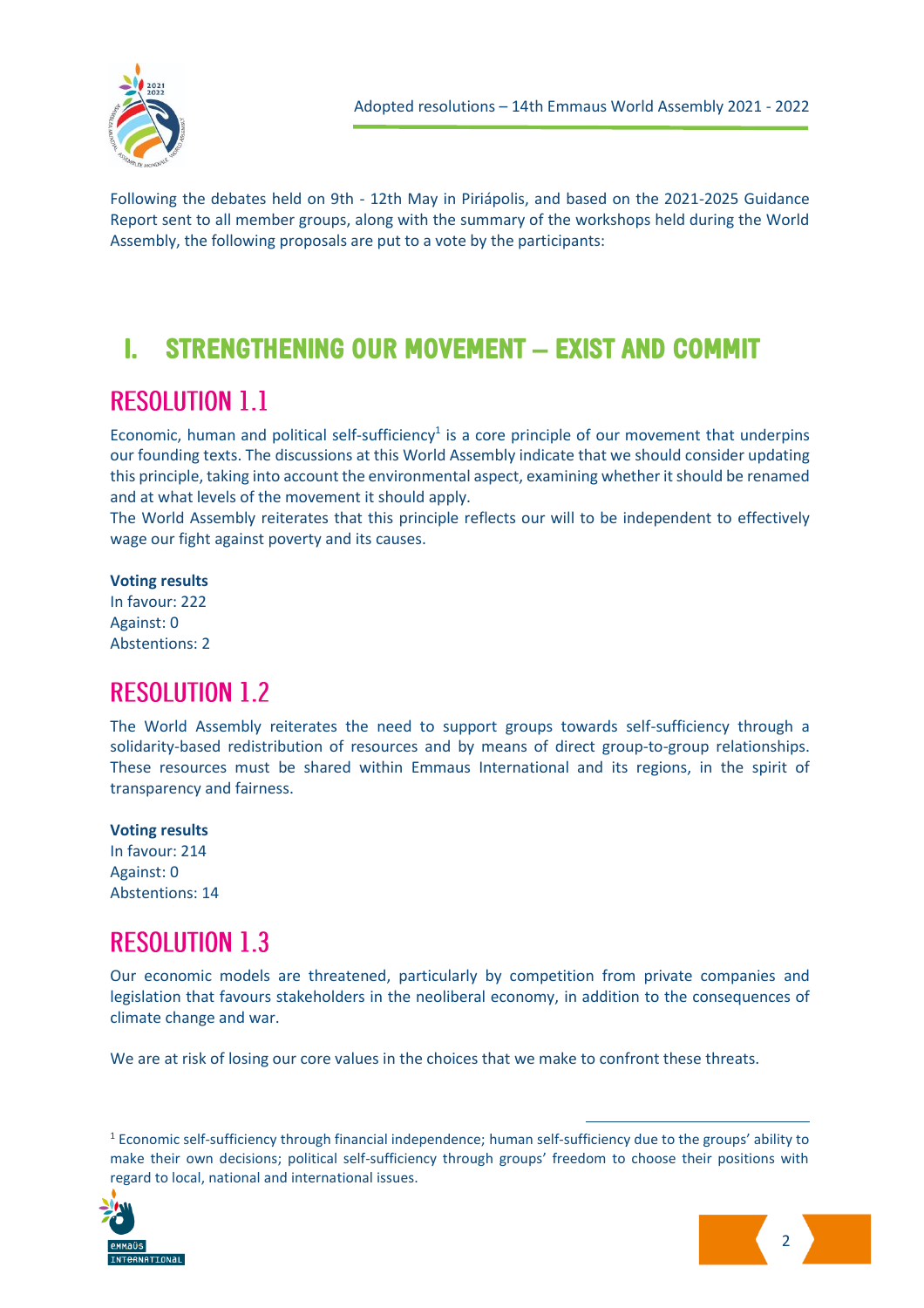

Therefore, we must connect our work and our economic activities with their social and political purpose, and align them with the Emmaus values.

Moreover, we must bolster the social, political and environmental impact of our work, based on practices that have been identified, or that are yet to be created, within or outside of our movement. This will enable us to gain recognition as actors of a truly ethical and solidarity economy.

#### **Voting results**

In favour: 244 Against: 1 Abstentions: 12

## **RESOLUTION 1.4**

Given the crises we are facing, our economic activities must be geared towards ecological transition. This will involve mobilising and bolstering our international solidarity funds to ensure that this transition is both fair and inclusive.

#### **Voting results**

In favour: 232 Against: 4 Abstentions: 5

#### **RESOLUTION 1.5**

We observe a disconnect between the daily experiences of our groups and their sense of belonging to an international movement.

We must create more spaces within the groups and national organisations to discuss the life of the international movement. We undertake to implement the common framework on the role of national delegates adopted at our Extraordinary General Assembly, to continue developing opportunities for discussions and meetings at the international level, along with creating permanent spaces for exchanges.

#### **Voting results**

In favour: 239 Against: 0 Abstentions: 4

## II. TACKLING THE CAUSES OF POVERTY - RESIST

#### **RESOLUTION 2.1**

As stated in our first Global Report, situations of poverty, injustice, and threats to our environment are not inevitable, but rather the result of political decisions.



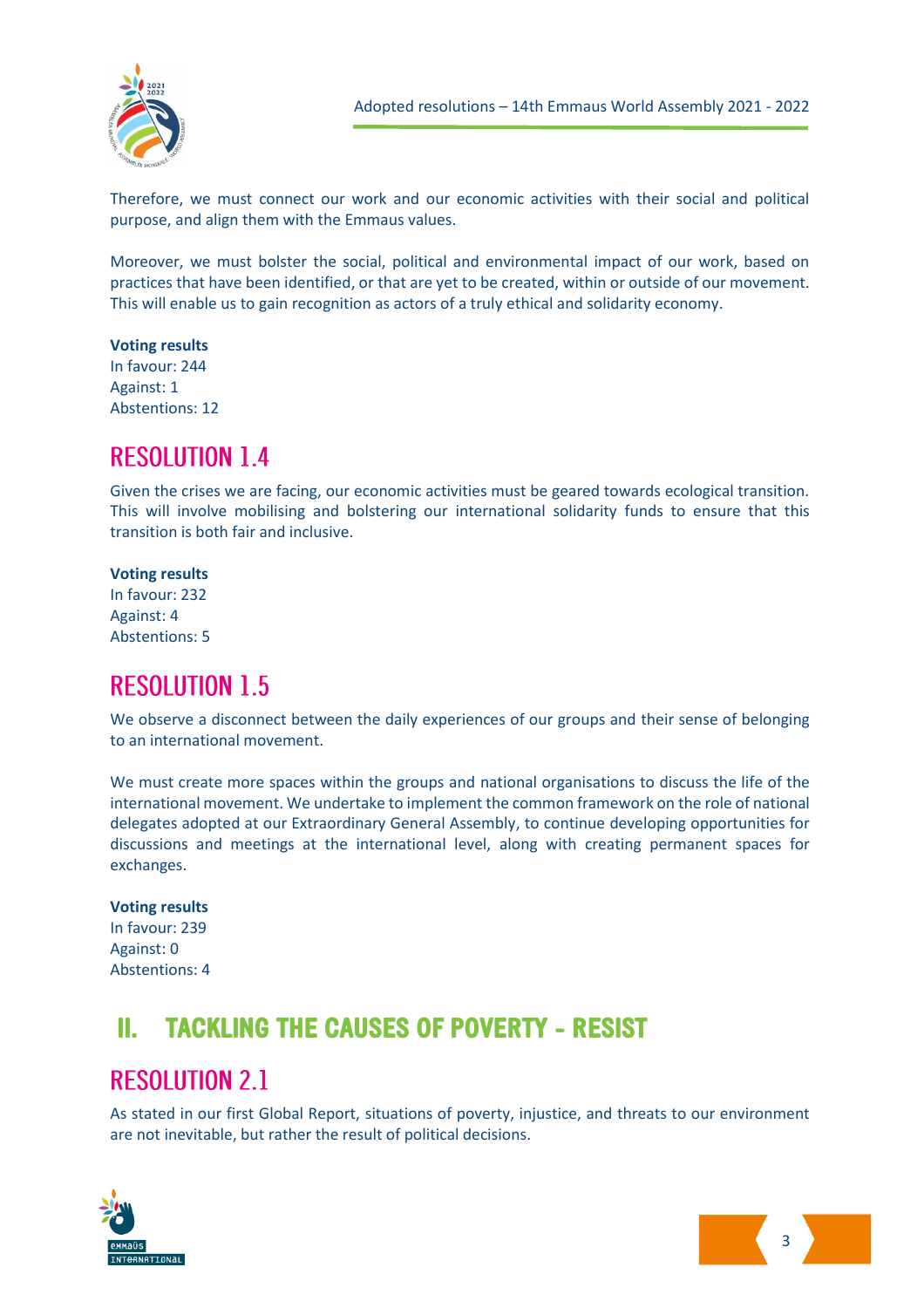

To resist these threats, the World Assembly adopts the requirements and demands outlined in the first Emmaus International Global Report as a shared basis for building and making our political voice heard. This report is intended to be updated regularly, particularly with regard to our demands for climate, social and environmental justice.

#### **Voting results**

In favour: 239 Against: 0 Abstentions: 2

### **RESOLUTION 2.2**

The World Assembly underscores the relevance of the three struggles to which it has been committed since the World Assembly in Jesolo:

- for a truly ethical and solidarity economy for access to fundamental rights
- for social and environmental justice for a sustainable world
- for peace, freedom of movement and of residence for universal citizenship

It commits to taking collective action and running campaigns that involve all of the regions, particularly on the issues of climate justice, international migration and education to raise awareness.

#### **Voting results**

In favour: 247 Against: 0 Abstentions: 0

### **RESOLUTION 2.3**

The World Assembly reiterates the need to work on building alliances to join forces with other movements who are also trying to change the power balance and tackle the causes of injustice.

Another Forum of Alternatives will be organised during this term of office to take a stand against current threats, to learn from other activists and take more collective and political action.

#### **Voting results**

In favour: 245 Against: 0 Abstentions: 0

#### **RESOLUTION 24**

In its work, the World Assembly observed that there is a lack of involvement in international solidarity that is not due to a lack of resources, nor a disagreement with this founding principle. Rather it stems from a difficulty in truly feeling part of this solidarity.



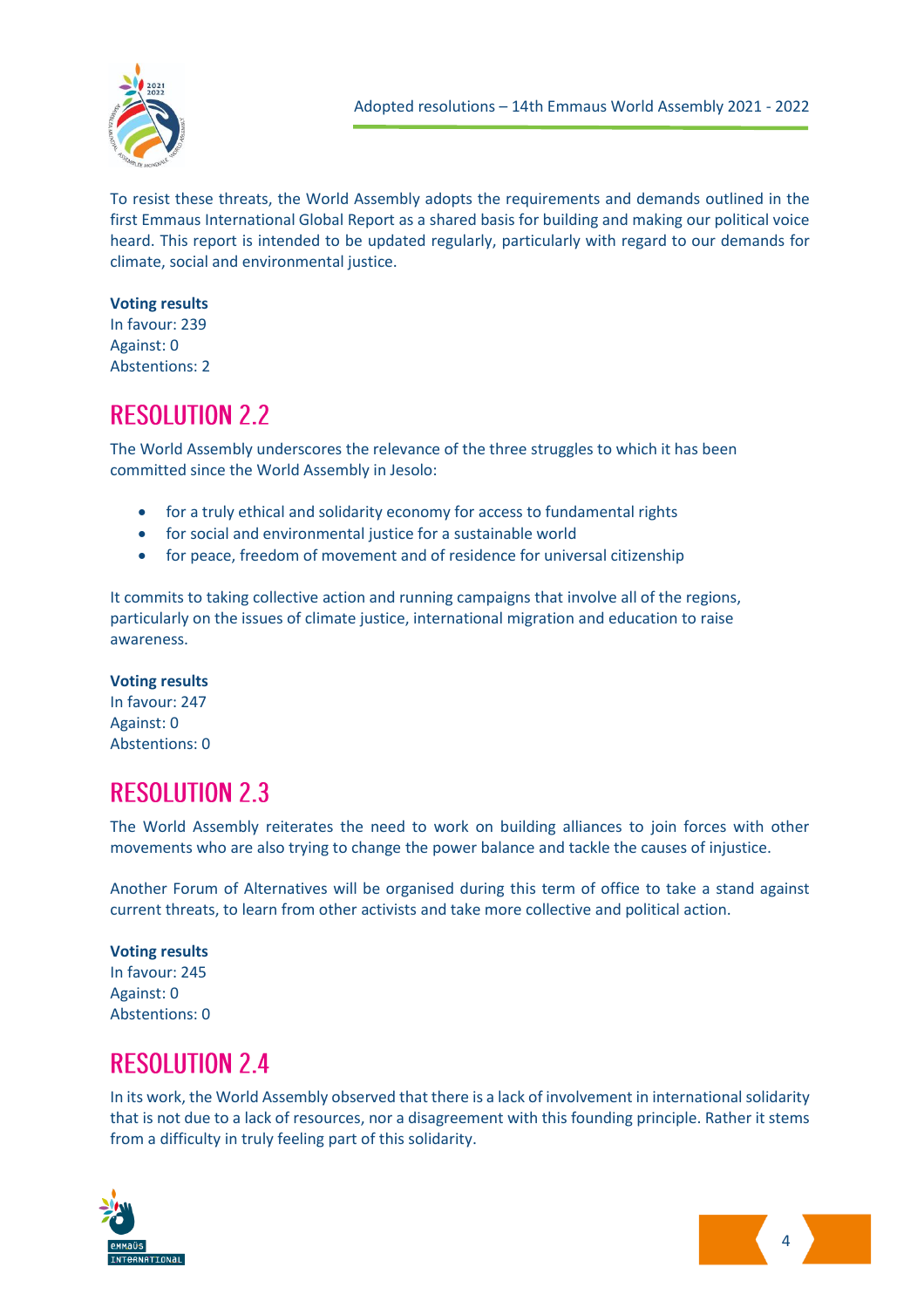

Therefore, this World Assembly reaffirms the need to pool our resources to ensure coherence between our movement's values and the actions we take, to facilitate the organisation of international meetings in order to discover and work specifically on the ground and to expand our advocacy campaigns.

#### **Voting results**

In favour: 235 Against: 0 Abstentions: 8

## III. KEEPING OUR HERITAGE ALIVE - COMMUNICATE

## **RESOLUTION 3.1**

Our movement has been committed to raising awareness since its origins, defending a method based on values and principles to serve those who suffer most and make their voices heard.

This World Assembly decides to initiate a training plan, to pass on knowledge and raise awareness so that each individual is familiar with, and takes ownership of, our values, our history, our principles, including self-sufficiency, in order to understand the causes that provoke suffering, war, the plundering of resources and the destruction of our planet.

This training plan, which will be based on new and existing initiatives, should empower each individual to promote our struggles and become activists for change.

#### **Voting results**

In favour: 245 Against: 0 Abstentions: 2

### **RESOLUTION 3.2**

The World Assembly would like our heritage to continue being a source of inspiration, both within and outside of the movement.

This requires increased joint communication and awareness-raising, particularly among younger generations, in addition to creating opportunities to meet and hold discussions.

This communication should facilitate understanding of who we are, our principles, and our vision of international solidarity. It must make the social, political and environmental impact of our work visible, along with our alternatives and our struggles.

**Voting results** In favour: 234 Against: 0 Abstentions: 6